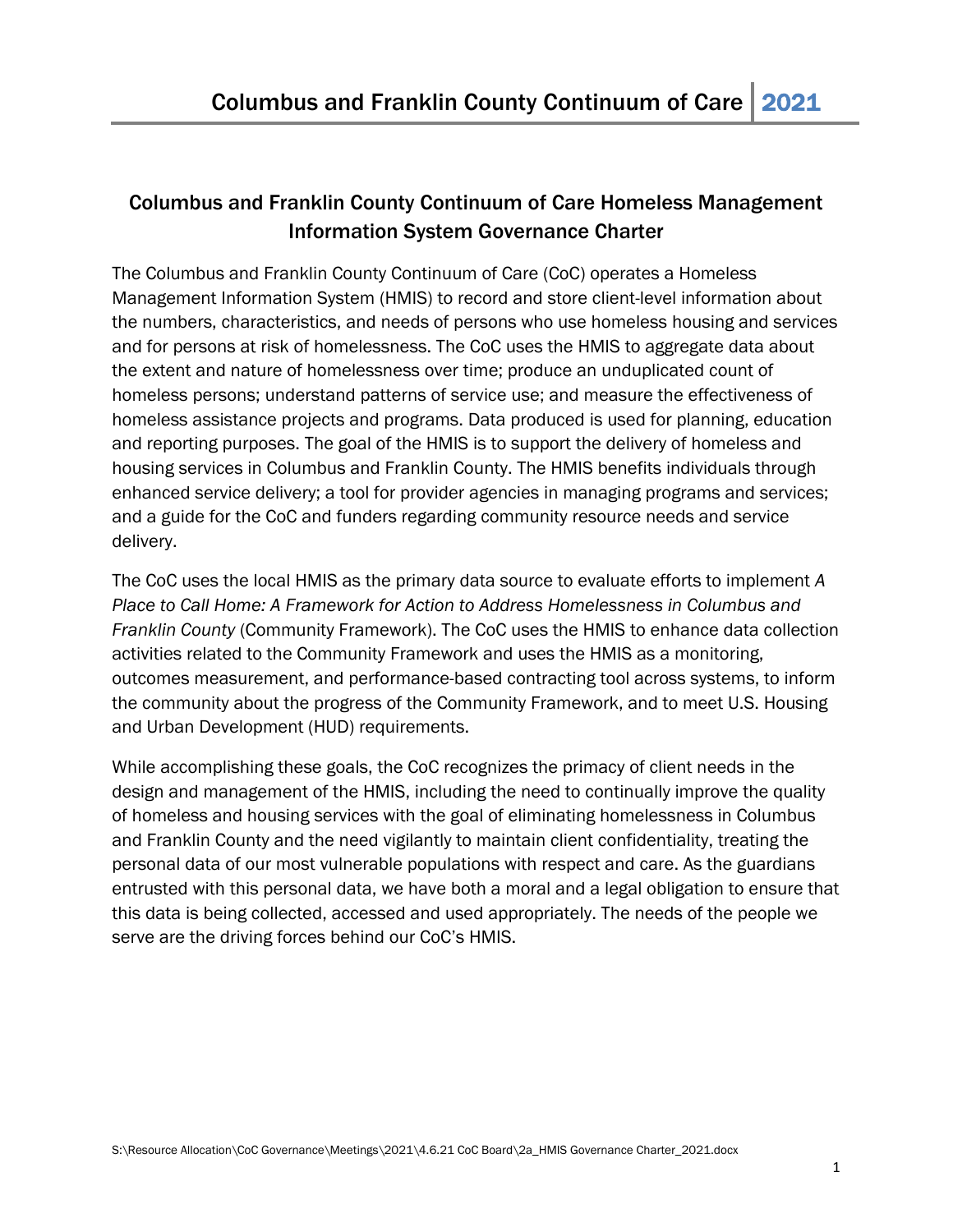## CoC Responsibilities

The CoC has HMIS responsibilities as described in the Columbus and Franklin County Continuum of Care Governance and Policy Statements as approved by the CoC.

- 1. Designate a single information system as the official HMIS software for the CoC.
- 2. Designate an HMIS Lead to operate the system.
- 3. Provide for governance of the HMIS Lead.
- 4. Maintain documentation demonstrating compliance with governance standards.
- 5. Review, revise, and approve policies and plans required by federal regulation.

#### CoC Board Responsibilities

The CoC Board has HMIS responsibilities as described in the Columbus and Franklin County Continuum of Care Governance and Policy Statements as approved by the CoC. The CoC Board works with the HMIS Lead to:

- 1. Develop, annually review, and, as necessary, revise a privacy plan, security plan, and data quality plan for the HMIS, and any other HMIS policies and procedures required by HUD.
- 2. Develop a plan for monitoring the HMIS to ensure that recipients and subrecipients consistently participate in the HMIS; the HMIS satisfies all HUD requirements; and the HMIS Lead is fulfilling the obligations outlined in the written CoC HMIS Policies and Procedures.

#### **Designations**

The CoC designates WellSky's software as the official HMIS for the CoC through 6/30/2021. Effective 7/1/2021, Bitfocus' Clarity Human Services software is the official HMIS for the CoC. The HMIS is also known as Community Services Portal (CSP).

The CoC designates Community Shelter Board (CSB) as the HMIS/CSP Lead to operate the CoC's HMIS.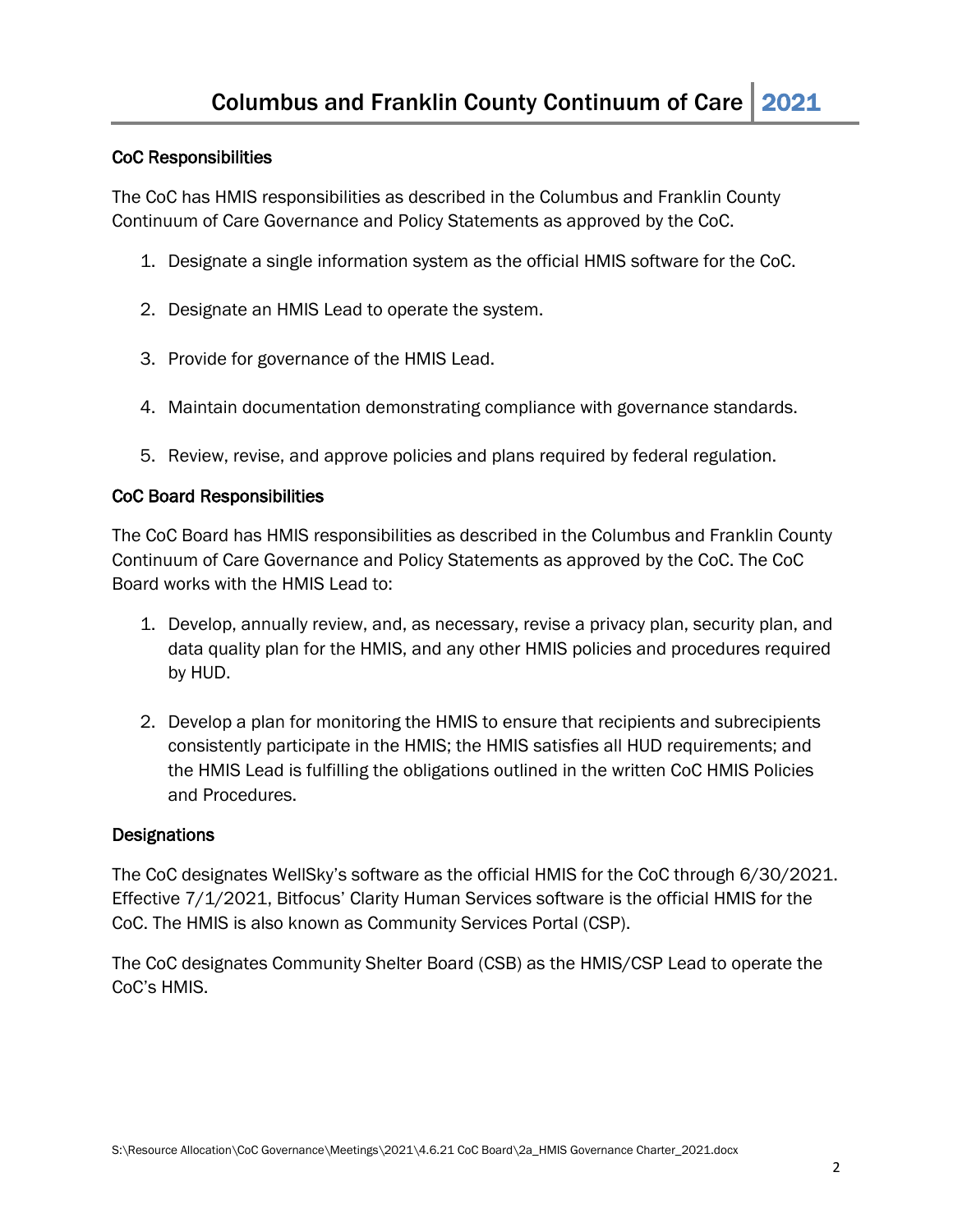#### HMIS Lead Responsibilities

- 1. Ensure that the HMIS complies with all HUD requirements and coordinate all related activities including training, maintenance, and technical assistance to Contributing HMIS Organizations (CHO). Monitor and enforce compliance by all CHOs and report on compliance to the CoC and HUD.
- 2. Ensure consistent participation in HMIS and monitor HMIS users to ensure that all recipients of financial assistance under the CoC and Emergency Solutions Grant (ESG) programs use the HIMS to collect client-level data on persons served.
- 3. Develop written policies and procedures and document all assignments and designations consistent with the policy. Annually update the Security Plan, Data Quality Plan, and Privacy Policy. During these annual updates, the HMIS Lead must incorporate feedback from the CoC Board and CHOs.
	- a. At a minimum, the privacy policy must include data collection limitations; purpose and use limitations; allowable uses and disclosures; openness description; access and correction standards; accountability standards; protections for victims of domestic violence, dating violence, sexual assault, and stalking; and such additional information and standards as may be established by HUD in notice.
	- b. The security plan must meet the requirements as established by HUD in notice. The HMIS Lead must designate one staff member as the HMIS security officer and ensure that each CHO designates a security officer. The HMIS Lead must complete an annual security review to ensure the implementation of the security requirements for itself and CHOs. The HMIS Lead must ensure that each user completes security training at least annually and prior to being given HMIS access.
	- c. The HMIS Lead must implement a policy and chain of communication for reporting and addressing security incidents, as established by HUD in notice.
- 4. Execute a written HMIS Participation Agreement with each CHO, including the obligations and authority of the HMIS Lead and CHO, the requirements of the security plan with which the CHO must abide, the requirements of the privacy policy with which the CHO must abide, the sanctions for violating the Participation Agreement (e.g., imposing a financial penalty, requiring completion of standardized or specialized training, suspending or revoking user licenses or system privileges, or pursuing criminal prosecution), and an agreement that the HMIS Lead and the CHO will process Protected Identifying Information consistent with the agreement.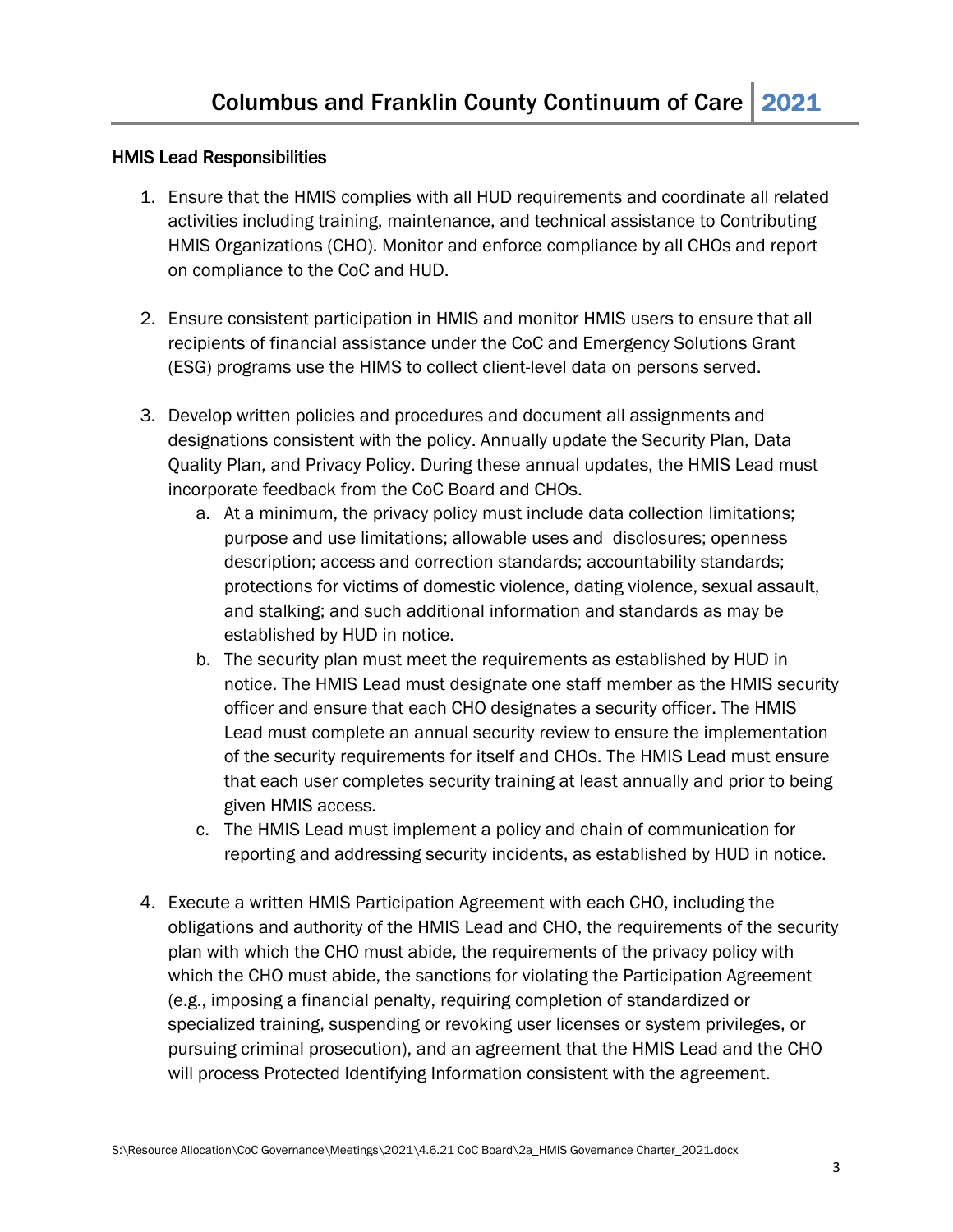- 5. Develop a disaster recovery plan, which must include at a minimum, protocols for communication with staff, the CoC, and CHOs and other requirements established by HUD in notice.
- 6. Develop and implement a data quality plan. Set data quality benchmarks including bed coverage rates and service-volume coverage rates.
- 7. The HMIS Lead may archive data in the HMIS, but must follow standards published in Federal Register notices.
- 8. Submit reports to HUD as required. At least annually, or upon request from HUD, submit an unduplicated count of clients served and analysis of unduplicated counts.
- 9. Serve as the applicant to HUD for grant funds to be used for HMIS activities for the CoC, as directed by the CoC, and, if selected for an award by HUD, enter into a grant agreement with HUD to carry out the HUD-approved activities.
- 10.Annually conduct an anonymous Administrator/User survey.
- 11.Schedule, coordinate, and hold quarterly HMIS Administrators meetings.

#### Reporting

The HMIS Lead will submit reports to HUD as required and within HUD-established deadlines. The HMIS Lead will oversee and monitor HMIS data collection and production of the following reports at the minimum:

- 1. Sheltered Point-in-Time Count (PIT Count)
- 2. Housing Inventory Chart (HIC)
- 3. Longitudinal Systems Analysis (LSA)
- 4. Annual Performance Reports (APR)
- 5. System Performance Measures (SPM)

#### HMIS Standards

The HMIS Lead, in contracting with the HMIS vendor, must require the vendor and the software to comply with HMIS standards issued by HUD as part of the contract.